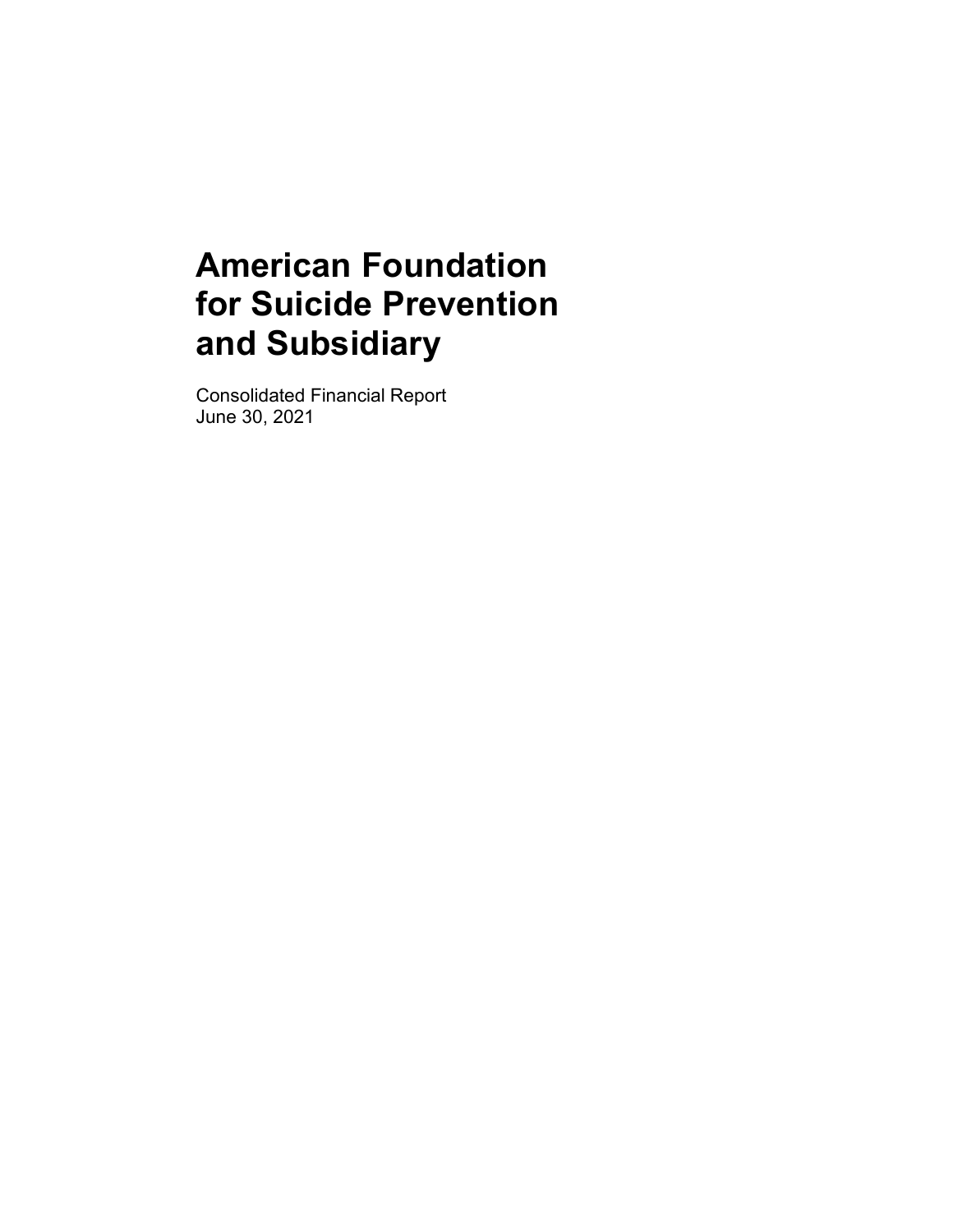# **Contents**

| Independent auditor's report                  | $1 - 2$ |
|-----------------------------------------------|---------|
| <b>Financial statements</b>                   |         |
| Consolidated statement of financial position  | 3       |
| Consolidated statement of activities          | 4       |
| Consolidated statement of functional expenses | 5       |
| Consolidated statement of cash flows          | 6       |
| Notes to consolidated financial statements    | 7-17    |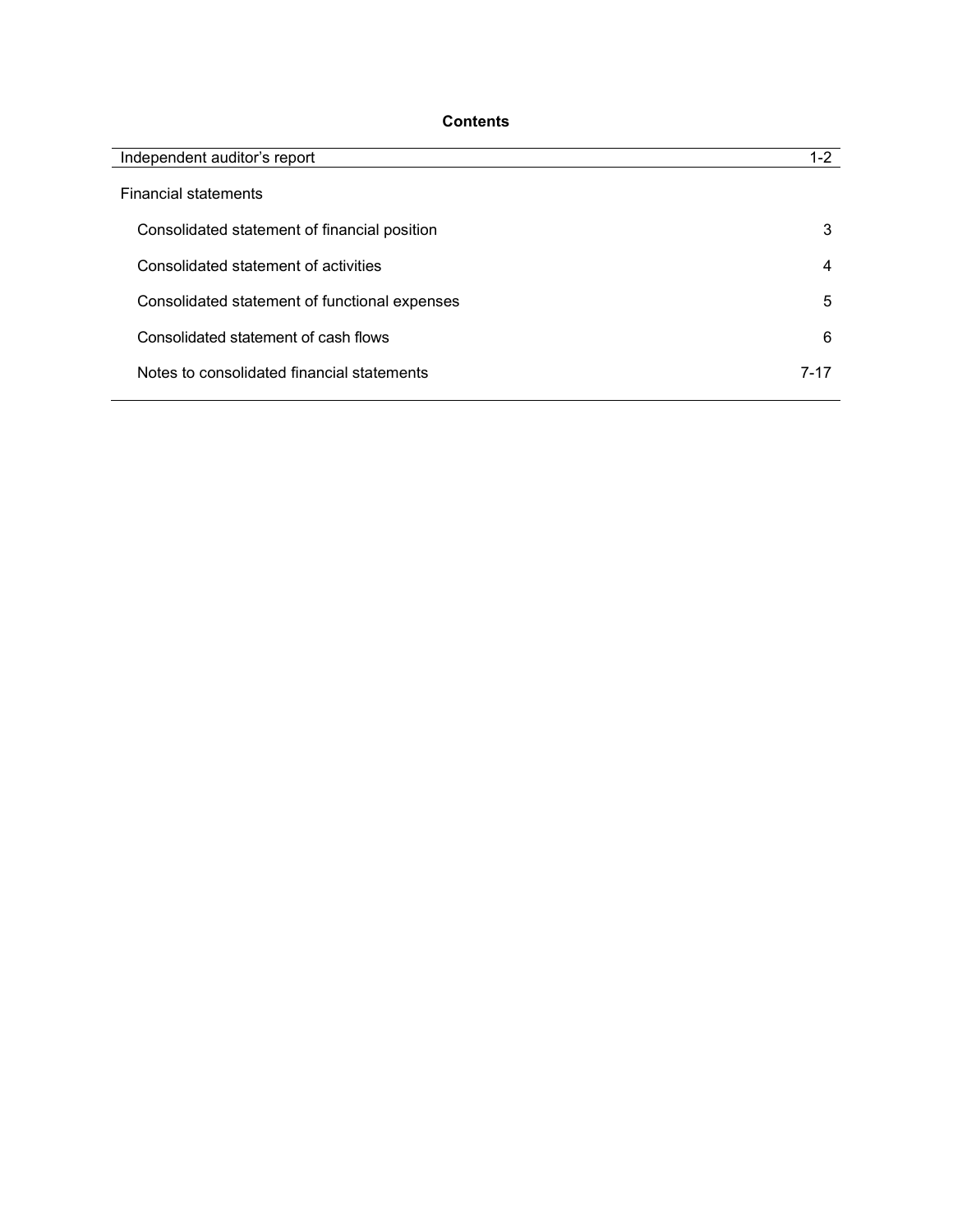

**RSM US LLP** 

#### **Independent Auditor's Report**

Board of Directors American Foundation for Suicide Prevention

#### **Report on the Financial Statements**

We have audited the accompanying consolidated financial statements of the American Foundation for Suicide Prevention and the subsidiary (the Foundation), which comprise the consolidated statement of financial position as of June 30, 2021, the related consolidated statements of activities, functional expenses and cash flows for the year then ended, and the related notes to the consolidated financial statements (collectively, the financial statements).

#### **Management's Responsibility for the Financial Statements**

Management is responsible for the preparation and fair presentation of these financial statements in accordance with accounting principles generally accepted in the United States of America; this includes the design, implementation, and maintenance of internal control relevant to the preparation and fair presentation of financial statements that are free from material misstatement, whether due to fraud or error.

#### **Auditor's Responsibility**

Our responsibility is to express an opinion on these financial statements based on our audit. We conducted our audit in accordance with auditing standards generally accepted in the United States of America. Those standards require that we plan and perform the audit to obtain reasonable assurance about whether the financial statements are free from material misstatement.

An audit involves performing procedures to obtain audit evidence about the amounts and disclosures in the financial statements. The procedures selected depend on the auditor's judgment, including the assessment of the risks of material misstatement of the financial statements, whether due to fraud or error. In making those risk assessments, the auditor considers internal control relevant to the entity's preparation and fair presentation of the financial statements in order to design audit procedures that are appropriate in the circumstances, but not for the purpose of expressing an opinion on the effectiveness of the entity's internal control. Accordingly, we express no such opinion. An audit also includes evaluating the appropriateness of accounting policies used and the reasonableness of significant accounting estimates made by management, as well as evaluating the overall presentation of the financial statements.

We believe that the audit evidence we have obtained is sufficient and appropriate to provide a basis for our audit opinion.

#### **Opinion**

In our opinion, the financial statements referred to above present fairly, in all material respects, the financial position of the American Foundation for Suicide Prevention and the subsidiary as of June 30, 2021, and the changes in their net assets and their cash flows for the year then ended in accordance with accounting principles generally accepted in the United States of America.

THE POWER OF BEING UNDERSTOOD AUDIT | TAX | CONSULTING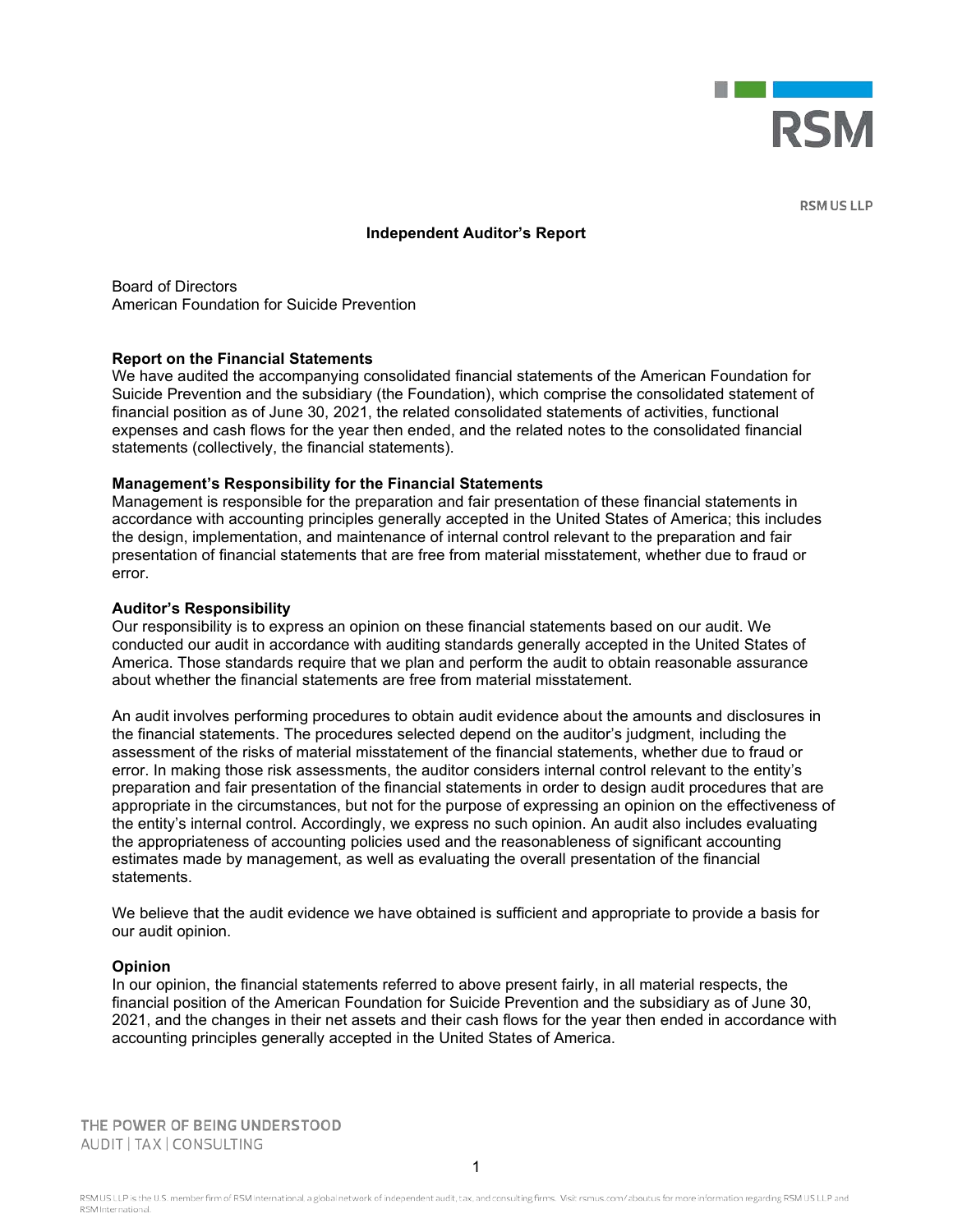### **Emphasis of Matter**

As discussed in Note 1 to the financial statements, in fiscal 2021, the Foundation adopted new accounting guidance Accounting Standards Update 2018-08, C*larifying the Scope and the Accounting Guidance for Contributions Received and Contributions Made*, related to resource providers.

RSM US LLP

New York, New York March 15, 2022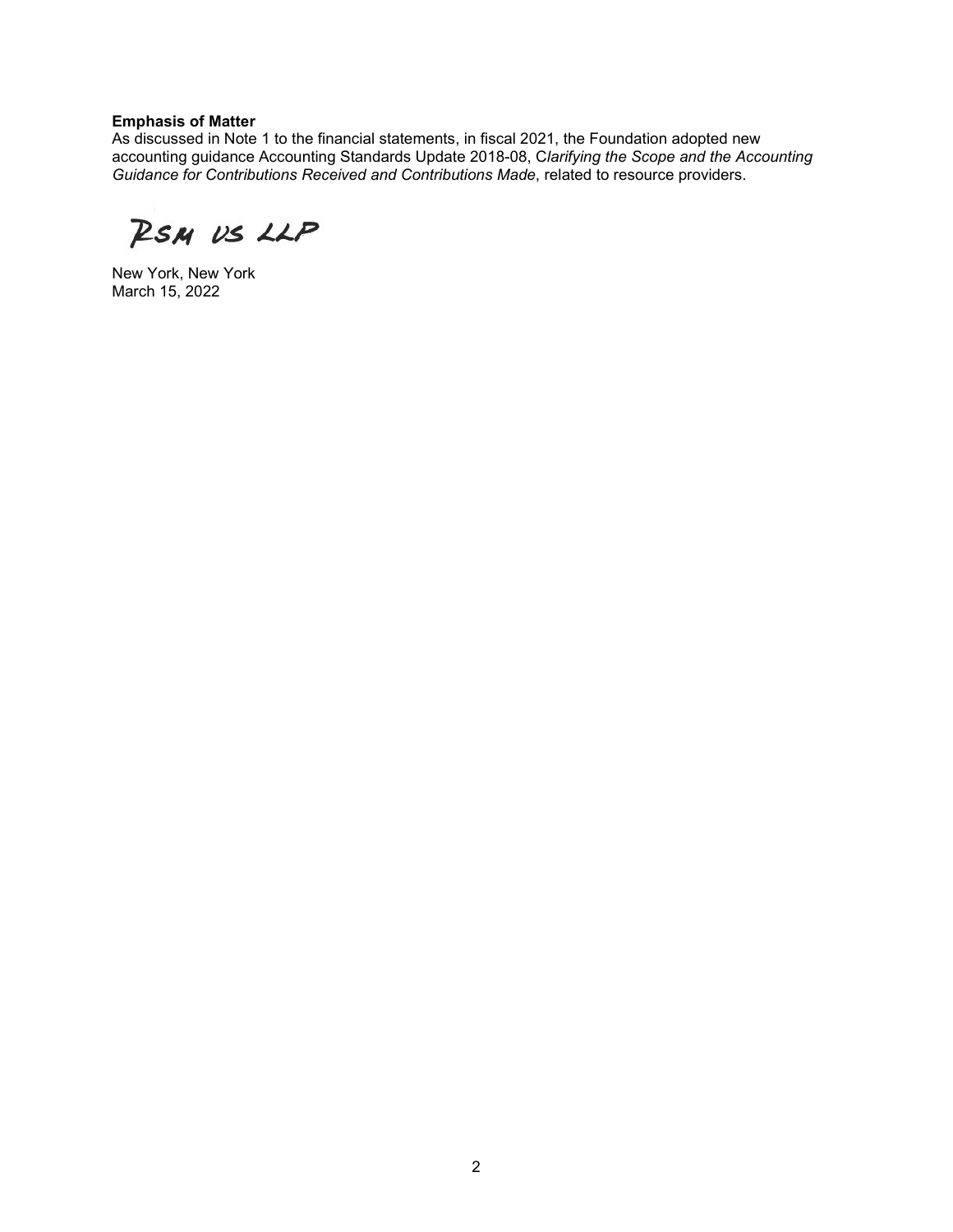# **Consolidated Statement of Financial Position June 30, 2021**

| <b>Assets</b>                                        |    |              |
|------------------------------------------------------|----|--------------|
| Current assets:                                      |    |              |
| Cash (Note 3)                                        | \$ | 16,956,924   |
| Investments (Note 4)                                 |    | 37,753,843   |
| Unconditional promises to give and other receivables |    | 927,114      |
| Prepaid walk material and inventory                  |    | 3,928,230    |
| Other prepaid expenses                               |    | 915,993      |
| <b>Total current assets</b>                          |    | 60,482,104   |
| Property and equipment:                              |    |              |
| Property and equipment, at cost                      |    | 4,711,330    |
| Less accumulated depreciation                        |    | 1,381,182    |
| Property and equipment, at cost less depreciation    |    | 3,330,148    |
| Other assets:                                        |    |              |
| Restricted cash (Note 3)                             |    | 707,576      |
| Restricted investments (Notes 4 and 8)               |    | 2,055,220    |
| Investments-board-designated (Notes 4 and 8)         |    | 3,187,320    |
| Educational films, net                               |    | 33,583       |
| Security deposits                                    |    | 29,896       |
| <b>Total other assets</b>                            |    | 6,013,595    |
| <b>Total assets</b>                                  | S  | 69,825,847   |
| <b>Liabilities and Net Assets</b>                    |    |              |
| <b>Current liabilities:</b>                          |    |              |
| Grants payable (Note 6)                              | \$ | 959,394      |
| Accounts payable and accrued expenses                |    | 1,904,263    |
| Refundable advance (Note 13)                         |    | 2,272,910    |
| Deferred event revenue                               |    | 2,215,993    |
| <b>Total current liabilities</b>                     |    | 7,352,560    |
| Noncurrent liabilities and deferred credits:         |    |              |
| Refundable advance (Note 13)                         |    | 2,000,000    |
| Deferred rent credit (Note 11)                       |    | 2,716,273    |
| <b>Total liabilities</b>                             |    | 12,068,833   |
| Commitments (Notes 6, 10 and 11)                     |    |              |
| Net assets:                                          |    |              |
| Net assets without donor restrictions:               |    |              |
| General operating                                    |    | 49,990,434   |
| Board-designated (Notes 7 and 8)                     |    | 3,187,320    |
|                                                      |    | 53, 177, 754 |
| Net assets with donor restrictions (Notes 7 and 8)   |    | 4,579,260    |
| <b>Total net assets</b>                              |    | 57,757,014   |
| <b>Total liabilities and net assets</b>              | \$ | 69,825,847   |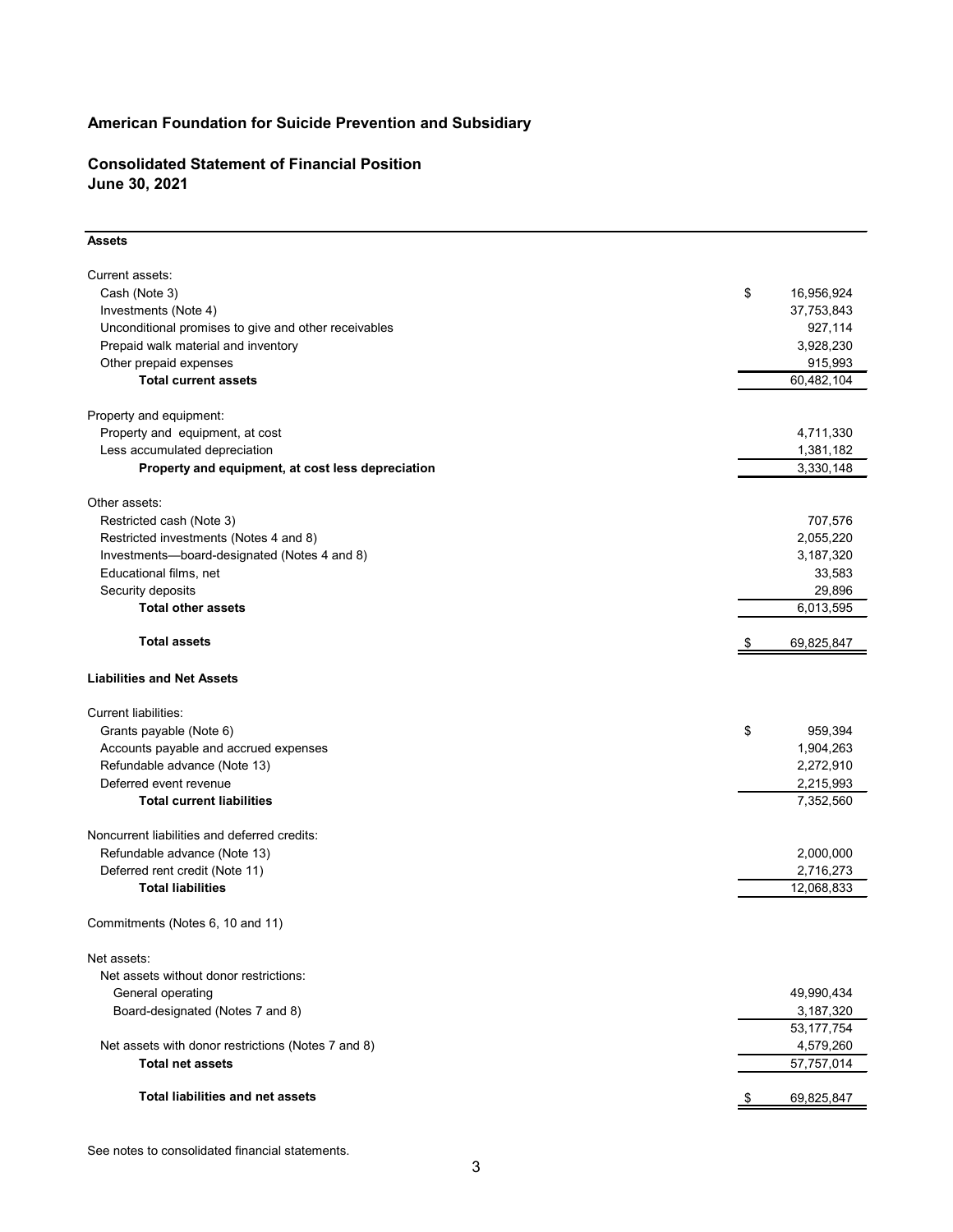# **Consolidated Statement of Activities Year Ended June 30, 2021**

|                                              | <b>Without Donor</b><br><b>With Donor</b> |                                            |    |            |                  |
|----------------------------------------------|-------------------------------------------|--------------------------------------------|----|------------|------------------|
|                                              |                                           | <b>Restrictions</b><br><b>Restrictions</b> |    | Total      |                  |
| Revenues, gains and other support:           |                                           |                                            |    |            |                  |
| Functions (Note 12):                         |                                           |                                            |    |            |                  |
| Revenues                                     | \$                                        | 18,763,305                                 | \$ |            | \$<br>18,763,305 |
| Direct expenses                              |                                           | (2,338,153)                                |    |            | (2,338,153)      |
| <b>Net function income</b>                   |                                           | 16,425,152                                 |    |            | 16,425,152       |
| Donations                                    |                                           | 13,792,063                                 |    | 767,334    | 14,559,397       |
| Other revenues, net                          |                                           | 920,618                                    |    | 84,380     | 1,004,998        |
| Investment income (Note 4)                   |                                           | 8,932,197                                  |    | 451,630    | 9,383,827        |
| Net assets released from restrictions        |                                           | 445,164                                    |    | (445, 164) |                  |
| Total revenues, gains and                    |                                           |                                            |    |            |                  |
| other support                                |                                           | 40,515,194                                 |    | 858,180    | 41,373,374       |
| Expenses:                                    |                                           |                                            |    |            |                  |
| Program services                             |                                           | 24,874,206                                 |    |            | 24,874,206       |
| Management and general                       |                                           | 2,068,353                                  |    |            | 2,068,353        |
| Fund-raising                                 |                                           | 4,005,256                                  |    |            | 4,005,256        |
| <b>Total expenses</b>                        |                                           | 30,947,815                                 |    |            | 30,947,815       |
| <b>Change in net assets</b>                  |                                           | 9,567,379                                  |    | 858,180    | 10,425,559       |
| Net assets:                                  |                                           |                                            |    |            |                  |
| Beginning-original                           |                                           | 36,069,904                                 |    | 3,721,080  | 39,790,984       |
| Cumulative effect of adoption of ASU 2018-08 |                                           | 7,540,471                                  |    |            | 7,540,471        |
| Beginning-adjusted                           |                                           | 43,610,375                                 |    | 3,721,080  | 47,331,455       |
| Ending                                       |                                           | 53, 177, 754                               | S  | 4,579,260  | \$<br>57,757,014 |
|                                              |                                           |                                            |    |            |                  |

See notes to consolidated financial statements.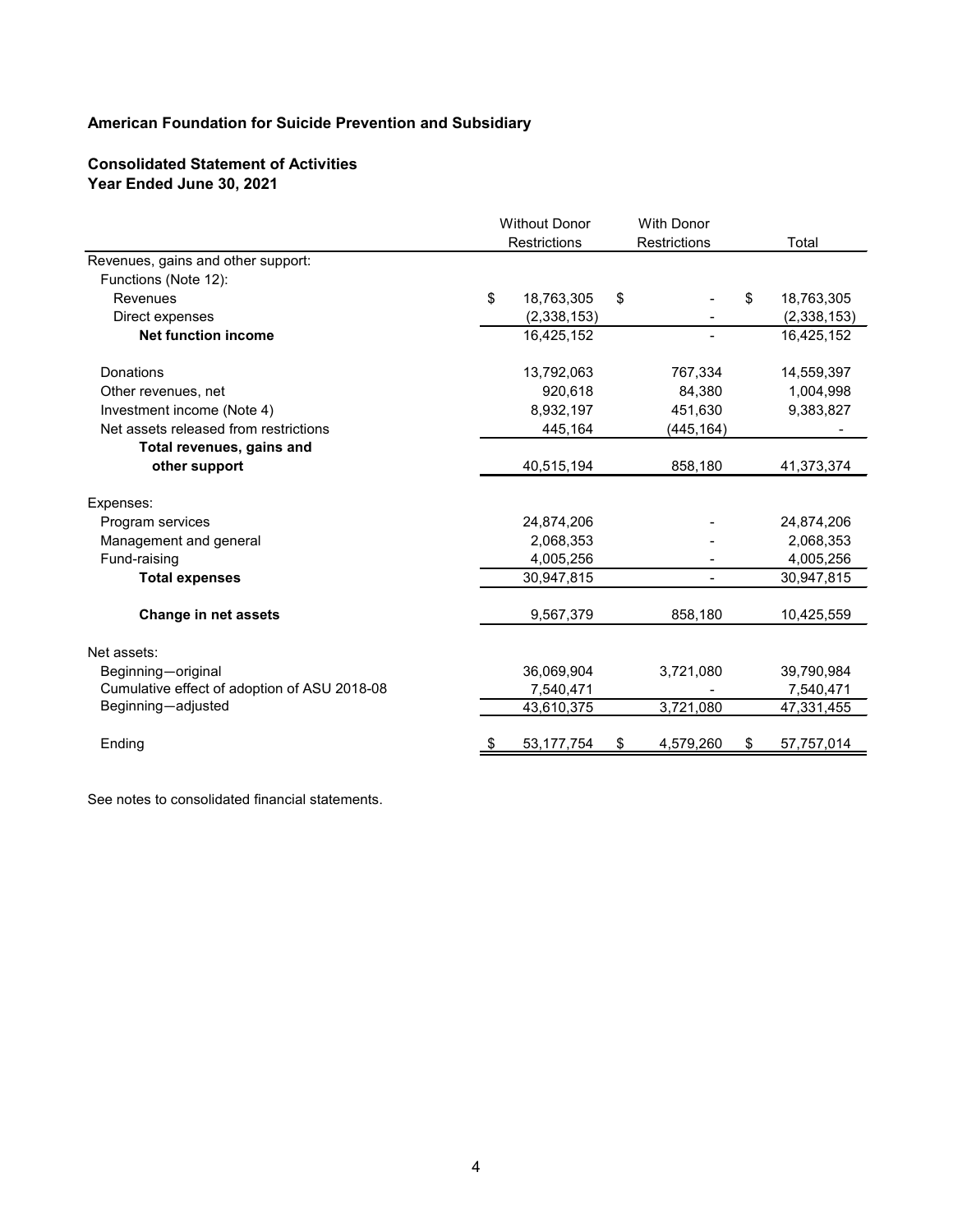**Consolidated Statement of Functional Expenses Year Ended June 30, 2021**

|                                         |                 |     | Program Services |                                |                 | <b>Supporting Services</b> |            |               |             |    |           |      |            |
|-----------------------------------------|-----------------|-----|------------------|--------------------------------|-----------------|----------------------------|------------|---------------|-------------|----|-----------|------|------------|
|                                         |                 |     | Prevention       | Loss and                       |                 |                            | Total      |               |             |    |           |      |            |
|                                         |                 |     | and              | Bereavement                    | Advocacy        |                            | Program    |               | Management  |    | Fund-     |      | Total      |
|                                         | Research        |     | Education        | Programs                       | Programs        |                            | Services   |               | and General |    | Raising   |      | Expenses   |
| Grants                                  | \$<br>6,233,180 | -\$ |                  | \$<br>$\overline{\phantom{0}}$ | \$              | \$                         | 6,233,180  | $\mathbf{\$}$ |             | \$ |           | - \$ | 6,233,180  |
| Salaries and wages                      | 693,781         |     | 4,022,166        | 2,625,678                      | 1,432,253       |                            | 8,773,878  |               | 919,651     |    | 2,142,219 |      | 11,835,748 |
| Employee health and retirement benefits | 125,398         |     | 726,988          | 474,579                        | 258,873         |                            | 1,585,838  |               | 166,223     |    | 387,196   |      | 2,139,257  |
| Research, educational and survivor      |                 |     |                  |                                |                 |                            |            |               |             |    |           |      |            |
| conferences and programs                | 30,247          |     | 1,020,519        | 536,587                        | 107,477         |                            | 1,694,830  |               |             |    | 152,589   |      | 1,847,419  |
| Out of Darkness programs                |                 |     | 331,683          | 398,019                        |                 |                            | 729,702    |               |             |    | 366,423   |      | 1,096,125  |
| Office                                  | 45,186          |     | 793,903          | 382,930                        | 153,768         |                            | 1,375,787  |               | 74,801      |    | 180,754   |      | 1,631,342  |
| Occupancy                               | 100,061         |     | 580,097          | 378,689                        | 206,567         |                            | 1,265,414  |               | 132,637     |    | 308,962   |      | 1,707,013  |
| Telecommunications and Internet         | 3,682           |     | 40,168           | 28,693                         | 24,285          |                            | 96,828     |               | 3,412       |    | 14,597    |      | 114,837    |
| Equipment rental and maintenance        | 22,941          |     | 134,603          | 88,091                         | 55,917          |                            | 301,552    |               | 30,282      |    | 71,115    |      | 402,949    |
| Travel                                  | 1,674           |     | 41,567           | 13,721                         | 6,316           |                            | 63,278     |               | 10,447      |    | 7,478     |      | 81,203     |
| Consultants                             | 184,797         |     | 1,434,220        | 581,631                        | 553,271         |                            | 2,753,919  |               | 141,180     |    | 373,923   |      | 3,269,022  |
| Professional fees                       |                 |     |                  |                                |                 |                            |            |               | 164,562     |    |           |      | 164,562    |
| Depreciation                            |                 |     |                  |                                |                 |                            |            |               | 425,158     |    |           |      | 425,158    |
| <b>Subtotal</b>                         | 7,440,947       |     | 9,125,914        | 5,508,618                      | 2,798,727       |                            | 24,874,206 |               | 2,068,353   |    | 4,005,256 |      | 30,947,815 |
| Direct expenses of functions            |                 |     |                  |                                |                 |                            |            |               |             |    | 2,338,153 |      | 2,338,153  |
| Cost of goods sold-Public Store         |                 |     |                  |                                |                 |                            |            |               |             |    |           |      |            |
| (netted in other revenues)              |                 |     |                  |                                |                 |                            |            |               |             |    | 75,694    |      | 75,694     |
| <b>Total</b>                            | 7,440,947       | \$  | 9,125,914        | \$<br>5,508,618                | \$<br>2,798,727 | \$                         | 24,874,206 | \$            | 2,068,353   | \$ | 6,419,103 | \$   | 33,361,662 |

See notes to consolidated financial statements.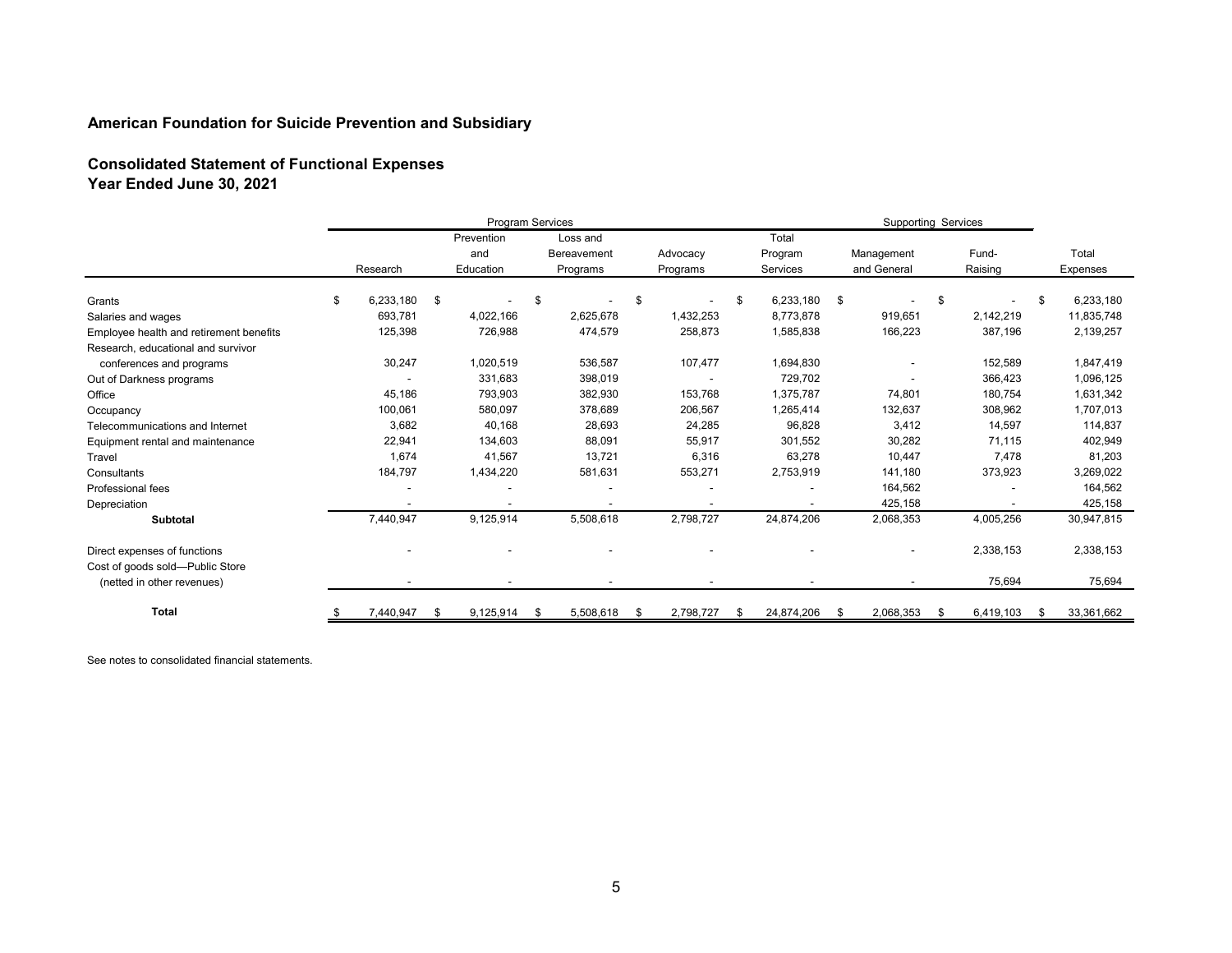# **Consolidated Statement of Cash Flows Year Ended June 30, 2021**

| Cash flows from operating activities:                                              |                  |
|------------------------------------------------------------------------------------|------------------|
| Change in net assets                                                               | \$<br>10,425,559 |
|                                                                                    |                  |
| Adjustments to reconcile change in net assets to                                   |                  |
| net cash provided by operating activities:                                         |                  |
| Depreciation                                                                       | 425,158          |
| Amortization of educational film costs                                             | 26,000           |
| Net realized and unrealized gains on investments                                   | (8,681,016)      |
| Deferred rent                                                                      | (96, 986)        |
| Changes in assets and liabilities:                                                 |                  |
| Unconditional promises to give and other receivables                               | 15,493           |
| Prepaid walk material and other prepaid expenses                                   | 1,348,378        |
| Grants payable                                                                     | 188,025          |
| Accounts payable and accrued expenses                                              | 191,596          |
| Deferred event revenue                                                             | (163, 013)       |
| Net cash provided by operating activities                                          | 3,679,194        |
|                                                                                    |                  |
| Cash flows from investing activities:                                              |                  |
| Purchase of property and equipment                                                 | (213, 119)       |
| Acquisition of investments                                                         | (3,624,403)      |
| Proceeds from sale of investments                                                  | 2,581,813        |
| Net cash used in investing activities                                              | (1,255,709)      |
|                                                                                    |                  |
| Cash flows from financing activities:<br>Proceeds from Paycheck Protection Program | 2,000,000        |
|                                                                                    | 2,000,000        |
| Net cash provided by financing activities                                          |                  |
| Net increase in cash and restricted cash                                           | 4,423,485        |
| Cash and restricted cash:                                                          |                  |
| <b>Beginning</b>                                                                   | 13,241,015       |
|                                                                                    |                  |
| Ending                                                                             | 17,664,500       |
|                                                                                    |                  |

See notes to consolidated financial statements.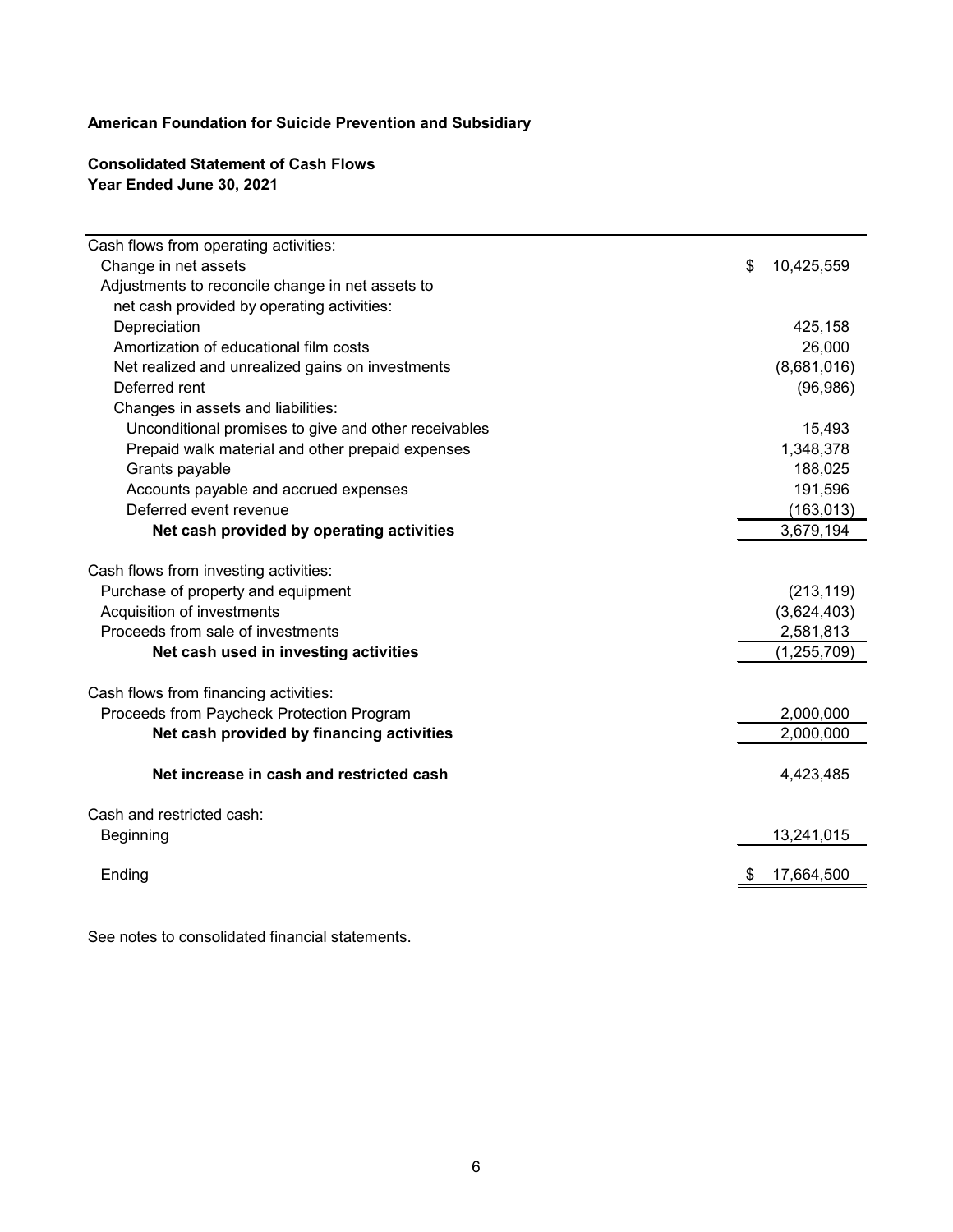#### **Notes to Consolidated Financial Statements**

#### **Note 1. Nature of Activities and Summary of Significant Accounting Principles**

**Organization:** American Foundation for Suicide Prevention (AFSP) is a not-for-profit organization incorporated under the laws of the State of Delaware. The Foundation was established in 1987 by concerned scientists, business and community leaders and survivors of suicide in an effort to support the research and education needed to prevent suicide. The Foundation is dedicated to funding suicide prevention research and to offering educational programs and conferences for survivors, mental health professionals, physicians and the public. Under the Same Sky Foundation (UTSS) is a type I support organization of the Foundation and is controlled by the Foundation. UTSS is dedicated to raising awareness, opening conversations and creating additional funding for areas of need in suicide awareness and survivor support.

**Basis of presentation:** The consolidated financial statements have been prepared on an accrual basis. The consolidated financial statements include the accounts of American Foundation for Suicide Prevention (including the accounts of the New York National Office and the Foundation's 73 unincorporated chapters) and UTSS. All significant intercompany balances and transactions have been eliminated in consolidation.

**Classification and reporting of net assets:** The Foundation's consolidated financial statements report net assets and changes in net assets in two classes that are based upon the existence or absence of restrictions on the use that are placed by donors as follows:

Net assets without donor restrictions represent the portion of net assets of the Foundation that are restricted neither by donor-imposed stipulations nor by time restrictions. Net assets without donor restrictions include expendable funds available for support of the Foundation, as well as funds designated for specific purposes by the Foundation's Board of Directors.

Net assets with donor restrictions represent contributions and other inflows of assets that have donorimposed restriction that require that they be held perpetually, or whose use may or will be met by actions of the Foundation or the passage of time.

**Revenue recognition:** The Foundation's revenue consists of special event revenue, contributions, grants and investment income. All contributions are considered to be available for unrestricted use unless specifically restricted by the donor. Amounts received that are designated for future periods or restricted by the donor for specific purposes are reported as contributions with donor restrictions that increase the net asset with donor restriction class. When a donor restriction expires, that is, when a stipulated time restriction ends or purpose restriction is accomplished, net assets are reclassified to net assets without donor restrictions and reported in the consolidated statement of activities as net assets released from restrictions. However, if a restriction is fulfilled in the same time period in which the contribution is received, the Foundation reports the support as net assets without donor restrictions.

Contributions of donated noncash assets are recorded at their fair values in the period received. Contributions of donated services that create or enhance nonfinancial assets or that require specialized skills, provided by individuals possessing those skills and would typically need to be purchased if not provided by donation, are recorded at their fair values in the period received. A number of unpaid volunteers have made a contribution of their time to develop the Foundation's programs. The value of this contributed time is not reflected in these consolidated financial statements, as they do not meet the criteria for recognition under accounting principles generally accepted in the United States of America (U.S. GAAP).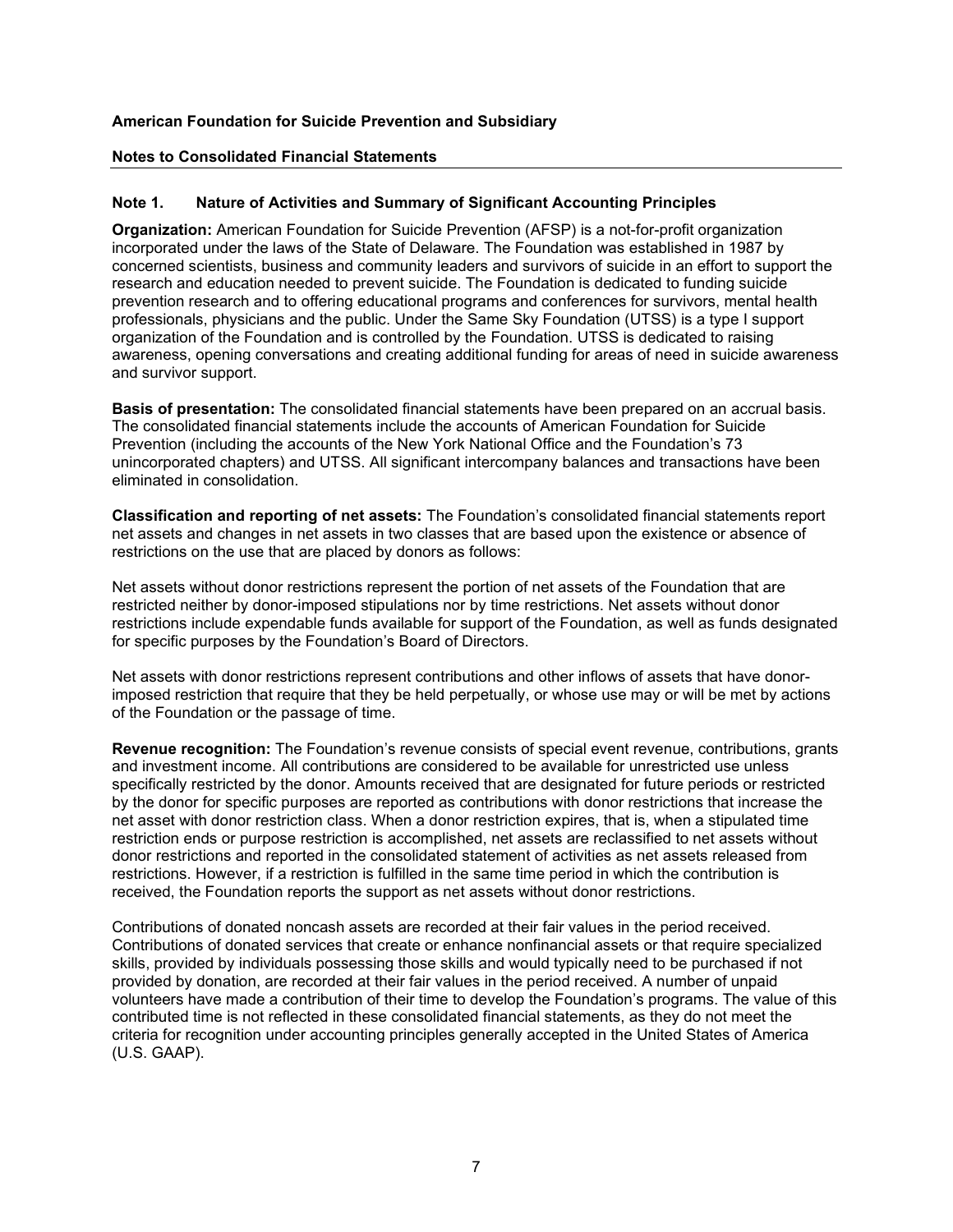#### **Notes to Consolidated Financial Statements**

#### **Note 1. Nature of Activities and Summary of Significant Accounting Principles (Continued)**

The Foundation recognizes revenue, also in accordance with Accounting Standards Codification (ASC) Topic 606, Revenue from Contracts with Customers, if the revenue is considered an exchange transaction. ASC Topic 606 provides a five-step model for recognizing revenue as follows:

- Identify the contract with a customer
- Identify the performance obligations in the contract
- Determine the transaction price
- Allocate the transaction price to the performance obligations in the contract
- Recognize revenue when or as performance obligations are satisfied

The Foundation considers certain special event (such as life saver's dinner) revenue and on-line store sale revenue as exchange transactions. The Foundation's performance obligation for special events is to host the event to its registered attendees. The performance obligation for on-line store sale is to deliver the goods to the customer. Revenue is recognized at a point in time when the event takes place or the goods is shipped. Total public store sales revenue of \$137,739, net of cost of goods sold of \$75,694, is included in other revenues, net in the accompanying consolidated statement of activities.

**Endowment:** When the Foundation receives a contribution and the donor restricts the Foundation from spending the amount of the original gift, the contribution is classified as an endowment, with the amount of the gift recorded as endowment held in perpetuity. The Foundation is subject to the Uniform Prudent Management of Institutional Funds Act (UPMIFA) of the State of Delaware and has interpreted UPMIFA as requiring the preservation of the fair value of the original gift as of the gift date of the donor-restricted endowment fund absent explicit donor stipulations to the contrary. The remaining portion of the endowment fund that is not classified as held in perpetuity is classified as net assets with donor restrictions until those amounts are appropriated for expenditure by the Foundation in a manner consistent with the standard of prudence prescribed by UPMIFA.

**Promises to give:** Unconditional promises to give that are expected to be collected in future periods are recorded at their net realizable and present value. At June 30, 2021, all promises to give were expected to be collected within one year. Contributions with associated conditions are recorded as revenue when the conditions are met.

**Property and equipment:** Property and equipment is recorded at cost when purchased, or at estimated fair value when contributed. The Foundation capitalized all equipment in excess of \$2,500. Depreciation of equipment is provided for by straight-line methods over the estimated useful lives of the related assets ranging from three to ten years. Leasehold improvements are amortized over the shorter of the useful life or the life of the lease.

**Investments:** Investments are reported at fair value, as described in Note 4 and unrealized gains and losses are included in the consolidated statement of activities. Investment transactions are recorded on a trade-date basis and realized gains and losses on sale of investments are determined using the specificidentification method. Investment income and net gains and losses on investments are recognized as increases or decreases in net assets without donor restriction unless their use restricted by the donor, in which case they would be recognized as with donor restrictions.

**Educational films:** Educational film production costs are recorded as a separate asset and are amortized over their estimated useful lives. Costs of \$130,000 relating to the development of one educational film has been deferred and is amortized over estimated useful life of five years. Amortization expense in fiscal 2021 was \$26,000.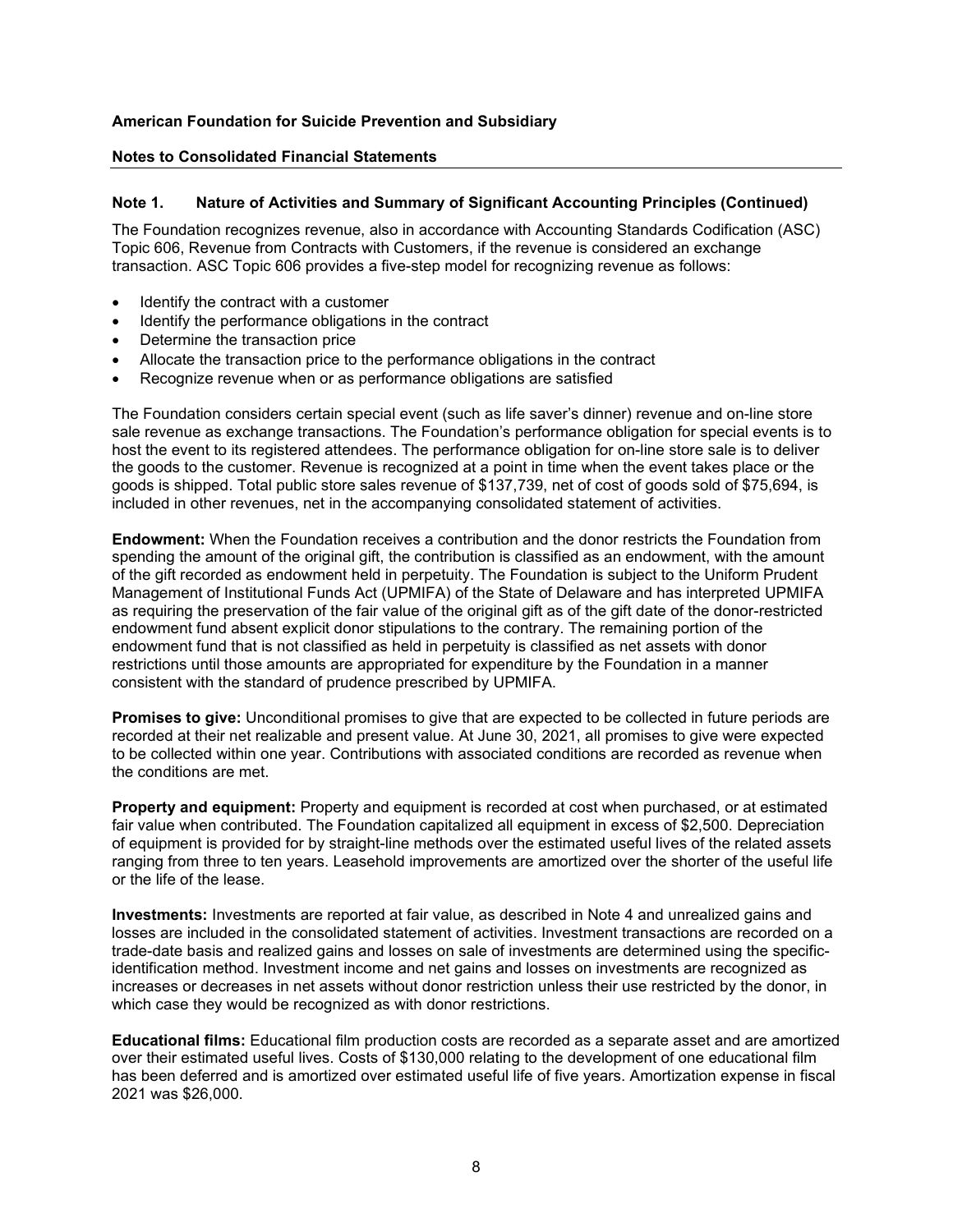#### **Notes to Consolidated Financial Statements**

### **Note 1. Nature of Activities and Summary of Significant Accounting Principles (Continued)**

**Grants payable:** Grant expense is recognized in the period the grant is approved and communicated to the grantee, provided that the grant is not subject to future conditions specified by the Foundation. Conditional grants are recognized as grant expense and as a grant payable in the period in which the grantee meets the terms of the conditions.

**Deferred rent:** Deferred rent credit results from the difference between rent expense being recorded on a straight-line basis over the lease term and rent payments made, as well as the unamortized balance of tenant improvement allowance received or entitled from the landlord (see Note 11). The tenant improvement allowance is amortized over the lease term as a reduction to rent expense.

**Deferred event revenue:** Deferred event revenue represents monies received in advance related to future events and will be recognized in the consolidated statement of activities when the event occurs.

**Functional expenses:** The Foundation allocates its expenses on a functional basis among its various programs and support services. Expenses that can be identified with a specific program and support services are allocated directly according to their natural expenditure classification. Other expenses that are common to several functions are allocated among the program and general and administrative services benefited. The Foundation uses a percentage of effort for each FTE to allocate fundraising and administrative cost across all program *areas*. These expenses include operating expense from the Chief Executive's office, the communications department, information technology and similar types of expense for organization-wide supporting services.

**Tax-exempt status:** The Foundation qualifies as a tax-exempt organization under Section 501(c)(3) of the Internal Revenue Code and is a publicly supported organization as described in Section 509(a). The Foundation is not classified as a private foundation.

Management evaluated the Foundation's tax positions for all open tax years and has concluded that the Foundation had taken no uncertain tax positions that require adjustment or disclosure to these consolidated financial statements.

**Recently issued accounting pronouncements:** In February 2016, the Financial Accounting Standards Board (FASB) issued Accounting Standards Update (ASU) 2016-02, *Leases (Topic 842)*. The guidance in this ASU supersedes the leasing guidance in Topic 840, *Leases*. Under the new guidance, lessees are required to recognize lease assets and lease liabilities on the statement of financial position for all leases with terms longer than 12 months. Leases will be classified as either finance or operating, with classification affecting the pattern of expense recognition in the statement of activities. In June 2020, the FASB issued ASU 2020-05, *Revenue from Contracts with Customers (Topic 606) and Leases (Topic 842): Effective Dates for Certain Entities*, which delayed the implementation date, whereby this standard will be effective for annual reporting periods beginning after December 2021. The Foundation is currently evaluating the impact of the adoption of the new standard on its consolidated financial statements.

In September 2020, the FASB issued ASU 2020-07, *Not-for-Profit Entities (Topic 958): Presentation and Disclosures by Not-for-Profit Entities for Contributed Nonfinancial Assets*. This ASU requires a not-forprofit entity to present contributed nonfinancial assets in the statement of activities as a line item that is separate from contributions of cash or other financial assets. The term nonfinancial asset includes fixed assets, use of fixed assets or utilities, materials and supplies, intangible assets, services and unconditional promises of those assets. The ASU should be applied on a retrospective basis and is effective for annual periods beginning after June 15, 2021, and interim periods within annual periods beginning after June 15, 2022. Early adoption is permitted. Management is evaluating the impact of this standard on the Foundation's consolidated financial statements.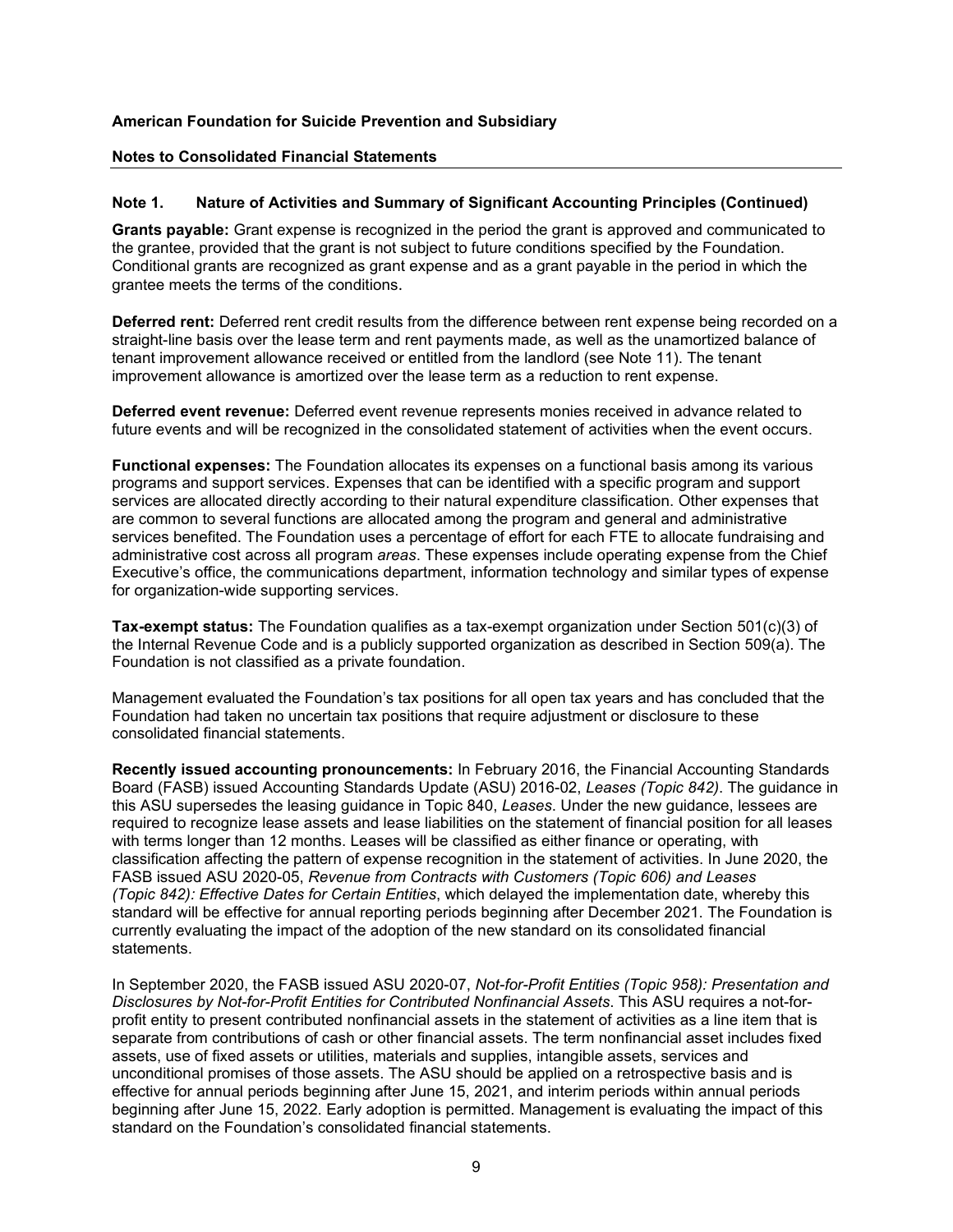#### **Notes to Consolidated Financial Statements**

### **Note 1. Nature of Activities and Summary of Significant Accounting Principles (Continued)**

**Recently adopted accounting pronouncements:** In May 2014, the FASB issued ASU 2014-09, *Revenue from Contracts with Customers (Topic 606)*, requiring an entity to recognize the amount of revenue to which it expects to be entitled for the transfer of promised goods or services to customers. There was no impact on the timing of revenue recognition with the adoption of this ASU. Additional disclosures have been added in the revenue recognition section above.

In June 2018, the FASB issued ASU 2018-08, *Not-For-Profit Entities (Topic 958): Clarifying the Scope*  and the Accounting Guidance for Contributions Received and Contributions Made, which amends the accounting guidance related to evaluating whether transactions should be accounted for as a contribution (reciprocal) or an exchange transaction (nonreciprocal). It also clarifies more the distinction between conditional and unconditional promises and eliminates the "remote" stipulation and clarifies that entities can't utilize probability assessments when classifying transactions as conditional or unconditional. The new standard is effective for fiscal years beginning after December 15, 2018, for resource recipients, and after December 15, 2019, for resource providers. As a resource recipient, the Foundation adopted a portion of the standard effective July 1, 2019, with no impact to its consolidated financial statements. As a resource provider, the Foundation adopted the remaining guidance effective July 1, 2020 and applied changes on a full retrospective basis, resulting in an increase in opening net assets (see Note 6).

**Use of estimates:** The preparation of financial statements in conformity with U.S. GAAP requires management to make estimates and assumptions that affect the amounts reported in the financial statements and accompanying notes. Although these estimates are based on management's knowledge of current events and actions it may undertake in the future, they may ultimately differ from actual results.

**Restricted cash:** Restricted cash consists of cash held by the Foundation pursuant to line of credit agreements relating to various office leases. Upon termination of the lease, the funds will be released to unrestricted cash.

**Subsequent events:** The Foundation evaluates events occurring after the date of the consolidated financial statements to consider whether or not the impact of such events needs to be reflected and/or disclosed in the consolidated financial statements. Such evaluations are performed through the date the consolidated financial statements are available to be issued, which was March 15, 2022, for these consolidated financial statements.

#### **Note 2. Liquidity**

As of June 30, 2021, financial assets available within one year for general expenditure; that is, without donor or other restrictions limiting their use are as follows:

| Cash and cash equivalents                            | \$16.956.924  |
|------------------------------------------------------|---------------|
| Unconditional promises to give and other receivables | 927.114       |
| Investments                                          | 37,753,843    |
|                                                      | \$ 55,637,881 |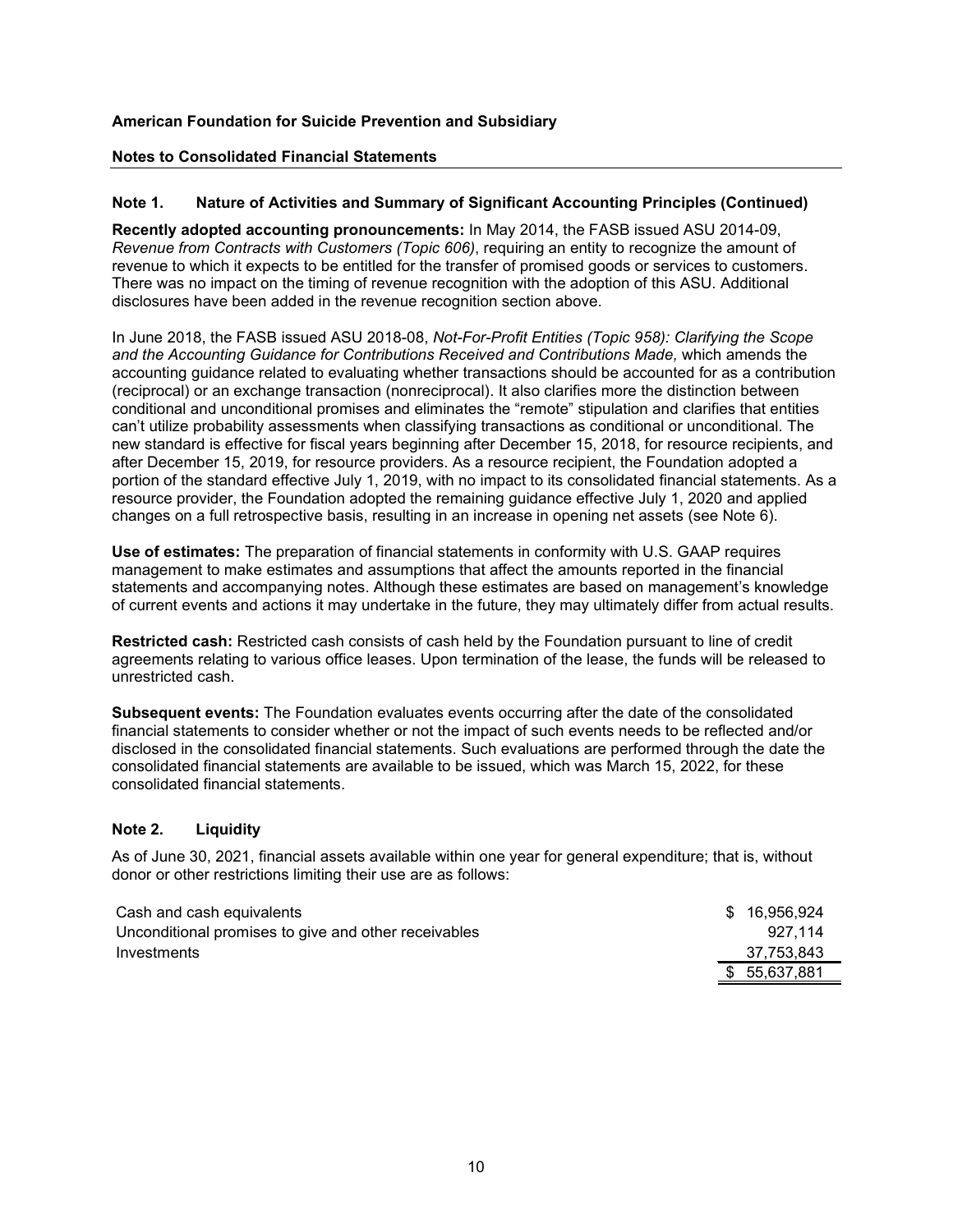#### **Notes to Consolidated Financial Statements**

# **Note 2. Liquidity (Continued)**

In addition to financial assets available to meet general expenditures over the next 12 months, the Foundation operates with a balanced budget and anticipates collecting sufficient revenue to cover general expenditures. Refer to the statement of cash flows, which identifies the sources and uses of the Foundation's cash. Although the Foundation does not intend to draw from its investments, amounts are available if necessary. The Foundation has a designated fund set aside by action of the Board of Directors. The operating reserve serves a dynamic role and will be reviewed and adjusted in response to internal and external changes. The current operating reserve policy requires an operating reserve amount equal of 100% (12 months), but not greater than 150% (18 months) of the average of the prior three years' annual operating costs.

## **Note 3. Cash and Restricted Cash**

The Foundation maintains cash in bank accounts which, at times, may exceed federally insured limits. The Foundation hasn't experienced any losses in such accounts.

The table below provides a reconciliation of cash and restricted cash reported on the statement of financial position that sum to the total of those same amounts shown in the consolidated statement of cash flows.

| Cash            | \$16,956,924 |
|-----------------|--------------|
| Restricted cash | 707.576      |
|                 | \$17,664,500 |

#### **Note 4. Investments and Fair Value Measurements**

The Fair Value Measurements Topic of the FASB ASC defines fair value as the price that would be received to sell an asset or paid to transfer a liability in an orderly transaction between market participants at the measurement date and sets out a fair value hierarchy.

The fair value hierarchy gives the highest priority to quoted prices in active markets for identical assets or liabilities (Level 1) and the lowest priority to unobservable inputs (Level 3). Inputs are broadly defined as assumptions market participants would use in pricing an asset or liability. The three levels of the fair value hierarchy are described below:

- **Level 1:** Quoted prices for identical assets and liabilities traded in active exchange markets, such as the New York Stock Exchange.
- **Level 2:** Observable inputs other than Level 1, including quoted prices for similar assets or liabilities, quoted prices in less active markets, or other observable inputs that can be corroborated by observable market data. Level 2 also includes derivative contracts whose value is determined using a pricing model with observable market inputs or can be derived principally from or corroborated by observable market data.
- **Level 3:** Unobservable inputs supported by little or no market activity for financial instruments whose value is determined using pricing models, discounted cash flow methodologies, or similar techniques, as well as instruments for which the determination of fair value requires significant management judgment or estimation; also includes observable inputs for nonbinding single dealer quotes not corroborated by observable market data.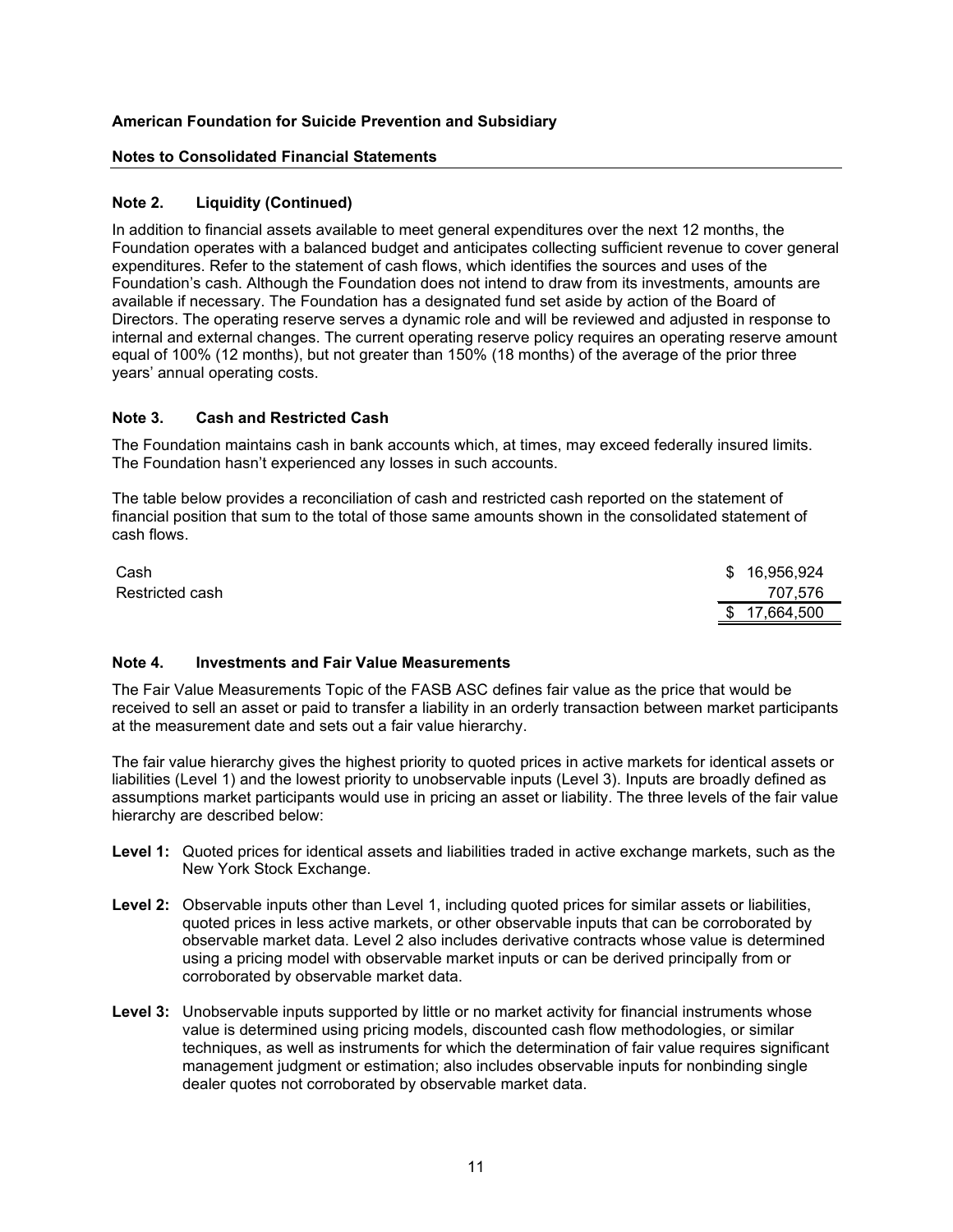#### **Notes to Consolidated Financial Statements**

#### **Note 4. Investments and Fair Value Measurements (Continued)**

In certain cases, the inputs used to measure fair value may fall into different levels of the fair value hierarchy. In such cases, an investment's level within the fair value hierarchy is based on the lowest level of input that is significant to the fair value measurement. The Foundation's assessment of the significance of a particular input to the fair value measurement in its entirety requires judgment and considers factors specific to the investment.

For the year ended June 30, 2021, the application of valuation techniques applied to similar assets and liabilities has been consistent. The fair value of investment securities are based on quoted market prices, when available, or bid or evaluation market prices provided by recognized broker dealers.

Following is a description of the valuation methodologies used for assets measured at fair value:

*Money market funds***:** Money market funds are priced daily. The funds have relatively low risks compared to mutual funds and pay dividends that generally reflect short-term interest rates.

*Mutual funds and equities***:** Mutual funds and equities listed on a national securities exchange or reported on the Nasdaq global market are stated at the last reported sales or trade price on the day of valuation.

| Investments                  | \$ 37,753,843 |
|------------------------------|---------------|
| Restricted investments       | 2,055,220     |
| Investments-board-designated | 3,187,320     |
|                              | 42.996.383    |

The Foundation's investments, measured at fair value on a recurring basis, consist of the following as of June 30, 2021:

|                                    | <b>Quoted Prices</b> |             |              |   |              |
|------------------------------------|----------------------|-------------|--------------|---|--------------|
|                                    | in Active            | Significant |              |   |              |
|                                    | Markets for          | Other       | Significant  |   |              |
|                                    | Identical            | Observable  | Unobservable |   |              |
|                                    | Assets               | Inputs      | Inputs       |   |              |
|                                    | (Level 1)            | (Level 2)   | (Level 3)    |   | Total        |
| Money market funds                 | \$<br>523,915        | \$          | \$           | S | 523,915      |
| Mutual funds:                      |                      |             |              |   |              |
| Stock funds:                       |                      |             |              |   |              |
| Large blend                        | 18,300,507           |             |              |   | 18,300,507   |
| Foreign large blend                | 11,870,752           |             |              |   | 11,870,752   |
| Total stock funds                  | 30,171,259           |             |              |   | 30,171,259   |
| Bond funds:                        |                      |             |              |   |              |
| Short-term investment grade        | 1,195,023            |             |              |   | 1,195,023    |
| Intermediate-term investment grade | 1,238,232            |             |              |   | 1,238,232    |
| Total international bonds          | 3,623,425            |             |              |   | 3,623,425    |
| Total bond market                  | 6,142,802            |             |              |   | 6,142,802    |
| Total bond funds                   | 12,199,482           | -           |              |   | 12,199,482   |
| Exchange traded funds and other    | 101,727              |             |              |   | 101,727      |
|                                    | \$42,996,383         | \$          | \$           |   | \$42,996,383 |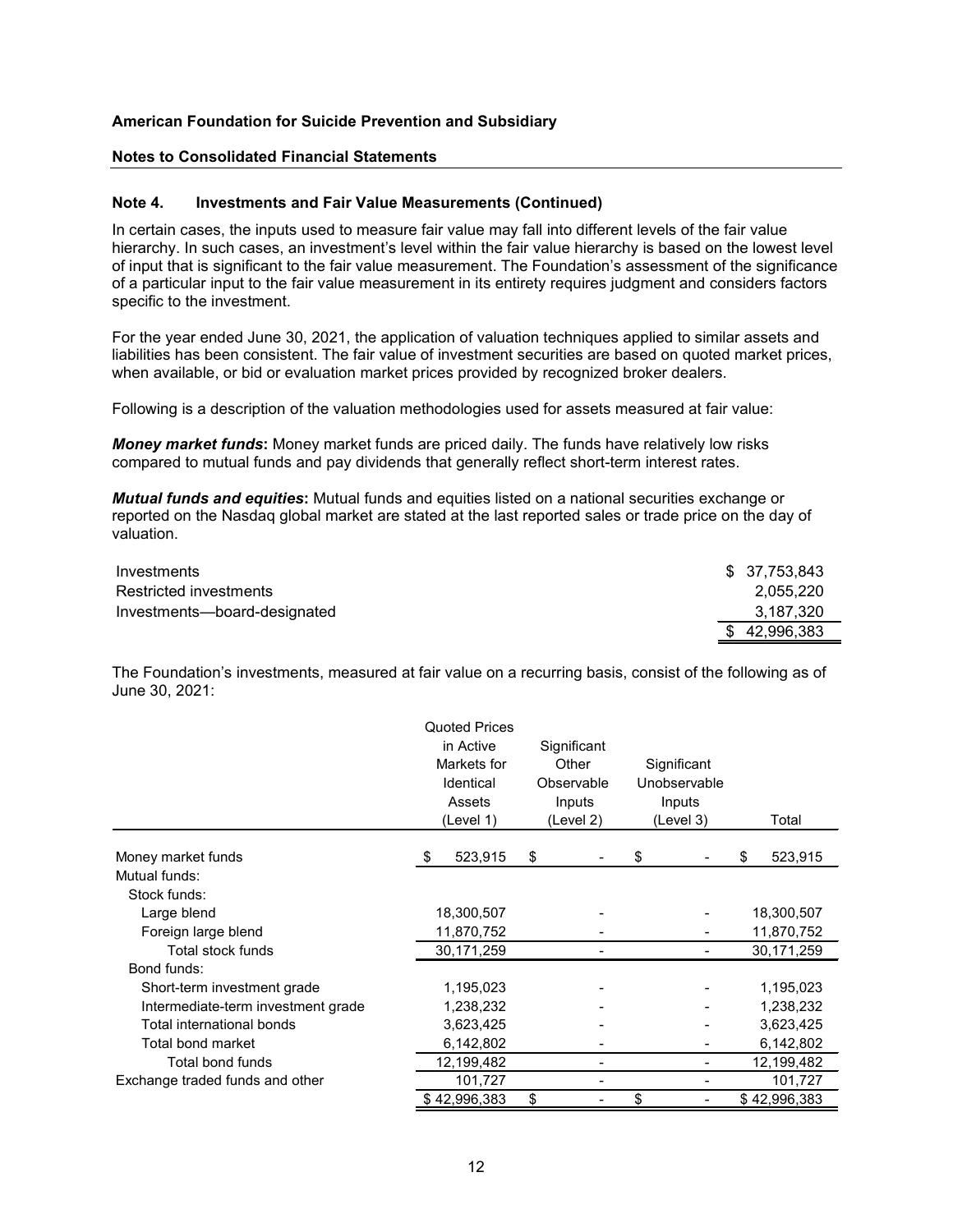#### **Notes to Consolidated Financial Statements**

#### **Note 4. Investments and Fair Value Measurements (Continued)**

Investment income reported in the consolidated statement of activities for the year ended June 30, 2021, is as follows:

| Interest and dividend income, net of fee | 702.811   |
|------------------------------------------|-----------|
| Realized gain                            | 628.610   |
| Unrealized gain                          | 8,052,406 |
|                                          | 9,383,827 |

**Return objective and risk parameters:** The Foundation's objective is to earn a respectable, long-term, risk-adjusted total rate of return to support the designated programs. In establishing the investment objectives of the portfolio, the Board of Directors and the Investment Committee have taken into account the financial needs and circumstances of the Foundation, the time horizon available for investment, the nature of the Foundation's cash flows and liabilities and other factors that affect their risk tolerance. The intermediate government funds are subject to prepayment risk in addition to other bond market risks. The Foundation takes a risk-averse balanced approach that emphasizes a stable and substantial source of current income and some capital appreciation over the long term. The Foundation recognizes that investment results over the long term may lag behind those of the typical balanced portfolio since the typical balanced portfolio tends to be more aggressively invested. Nevertheless, the portfolio is expected to earn long-term returns that compare favorably to appropriate market indexes.

#### **Note 5. Property and Equipment**

Property and equipment consists of the following:

| Furniture and equipment                        | SS. | 2,271,329   |
|------------------------------------------------|-----|-------------|
| Leasehold improvements                         |     | 2,440,001   |
|                                                |     | 4.711.330   |
| Less accumulated depreciation and amortization |     | (1,381,182) |
|                                                |     | 3,330,148   |

Depreciation and amortization expense for the year ended June 30, 2021, was \$425,158.

#### **Note 6. Grants Payable**

The Foundation provides grants to medical researchers. The approved grants are typically paid to the researchers in eight or twelve installments over two to three years. The Foundation adopted ASU 2018- 08, effective July 1, 2020, as resource provider, under which, the grant expense is not recognized until the conditions are met. Prior to the adoption, the entire grant amount was recognized as expense and the payable was recorded using the more likely than not concept when assessing conditions. Post the adoption, grants payable are recognized over the terms of the grant as conditions are met. Due to the full retrospective implementation of ASU 2018-08, there was a cumulative impact of \$7,540,471 adjusted to opening net assets. Grants payable of \$959,394 as of June 30, 2021, will all be paid in the following fiscal year.

The Foundation approved approximately \$5,519,600 of grants that started in fiscal year 2021, among which, \$1,272,527 was paid during the year, \$358,997 recognized as payable and \$3,888,076 has not yet recognized as grant expense as of June 30, 2021. The Board of Directors also approved recommended grant to be funded in fiscal year 2022 and future years of approximately \$6,443,400. Grants approved prior to fiscal 2021 remaining to be recognized as grant expense was \$3,020,357. Additionally, \$600,397 of grants approved prior to fiscal 2021 was included in grans payable as of June 30, 2021.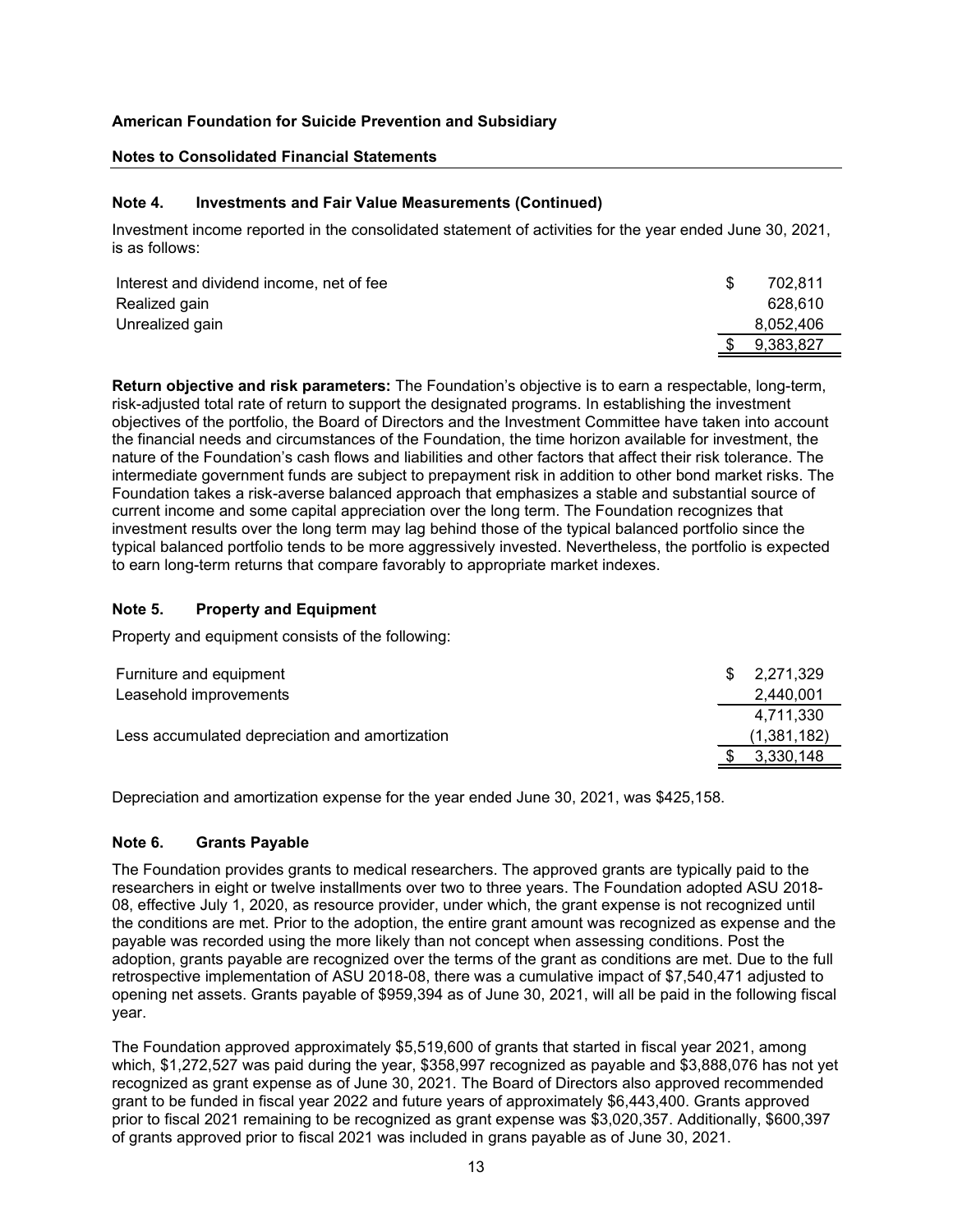#### **Notes to Consolidated Financial Statements**

#### **Note 7. Net Assets**

**Board-designated funds:** The Foundation's Board of Directors designated certain of the Foundation's net assets without donor restrictions as endowment funds for future projects and operational uses. The Board of Directors appropriates for expenditure in its annual budget up to 5% of the ending market value of the board designated-funds as of a certain period-end date. Additional transfers may be made to operating cash at the Board of Director's discretion. All board-designated funds are separately shown in the accompanying consolidated statement of financial position. There were no transfers made for the year ended June 30, 2021.

**Net assets with donor restrictions:** Net assets with donor restrictions consist of donor restricted contributions and investments expendable in accordance with the terms of the original contributions (Note 1). They are restricted for the following:

| Mental health service in the state of California | S | 257.500   |
|--------------------------------------------------|---|-----------|
| General education or location specific           |   | 615,929   |
| Clinical education                               |   | 726,504   |
| Suicide causes research                          |   | 494,876   |
| Other research                                   |   | 47,990    |
| Project 2025                                     |   | 1,602,621 |
| Held in perpetuity                               |   | 833,840   |
| Total net assets with donor restrictions         |   | 4,579,260 |

Total net assets with donor restrictions released during fiscal 2021 were \$445,164, for various specified purposes.

#### **Note 8. Endowments**

The Foundation's endowment includes both donor-restricted endowment funds and funds designated by the Board of Directors to function as endowments.

The Foundation's endowment is invested in its investment pool (see Note 4). The Foundation has a policy of appropriating for distribution each year, up to 5% of its endowment fund's average market value as needed as of a certain period-end date. No such appropriation for distribution was made during fiscal 2021*.* Through the combination of its investment strategy (see Note 4) and spending policy, the Foundation strives to provide a reasonably consistent payout from endowment to support operations while preserving the purchasing power of the endowment assets.

From time to time, the fair value of assets associated with individual donor-restricted endowment funds may fall below the level that the donor requires the Foundation to retain as a fund of perpetual duration. In accordance with U.S. GAAP, deficiencies of this nature are reported in net assets without donor restrictions, if any. In that case, future gains will be used to restore this reduction in net assets without donor restrictions before any net appreciation increases net assets with donor restrictions. There were no deficiencies of this nature at June 30, 2021.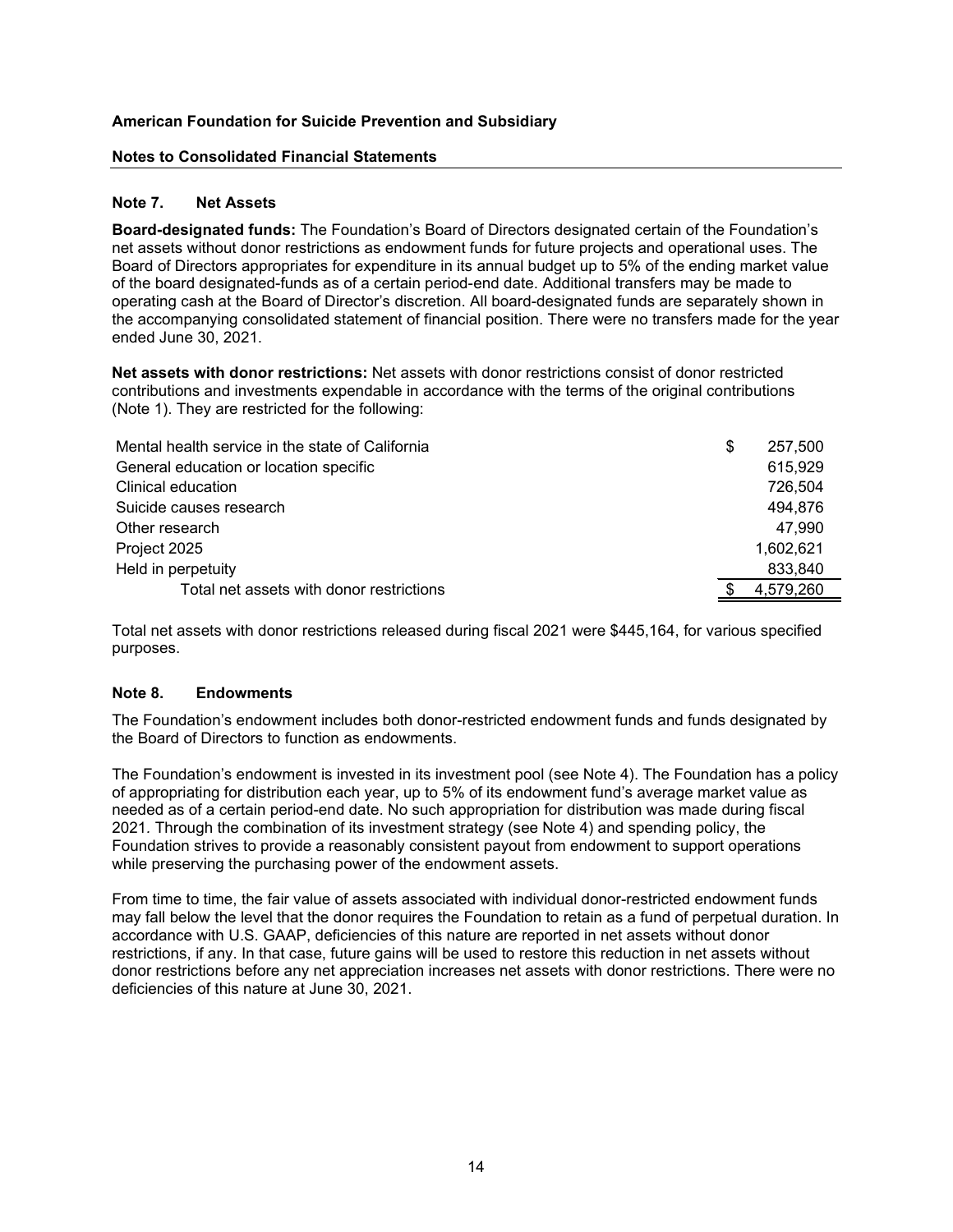#### **Notes to Consolidated Financial Statements**

#### **Note 8. Endowments (Continued)**

The composition and changes in the Foundation's endowments as of and for the year ended June 30, 2021, are summarized below.

|                                  | Without<br><b>Donor Restrictions</b> |    | With<br><b>Donor Restrictions</b> |    | Held in<br>Perpetuity | Total<br>Endowments |
|----------------------------------|--------------------------------------|----|-----------------------------------|----|-----------------------|---------------------|
| Balance as of June 30, 2021:     |                                      |    |                                   |    |                       |                     |
| Donor-restricted endowment funds | \$                                   | \$ | 1,221,380                         | \$ | 833.840               | \$<br>2,055,220     |
| Board-designated endowment funds | 3,187,320                            |    |                                   |    |                       | 3,187,320           |
| Total endowed funds              | 3,187,320                            | S. | 1.221.380                         |    | 833.840               | 5,242,540           |
|                                  | Without                              |    | With                              |    | Held in               | Total               |
|                                  | <b>Donor Restrictions</b>            |    | <b>Donor Restrictions</b>         |    | Perpetuity            | Endowments          |
|                                  |                                      |    |                                   |    |                       |                     |
| Balance as of June 30, 2020      | \$<br>2,489,510                      | \$ | 769.750                           | \$ | 833.840               | \$<br>4,093,100     |
| Investment income                | 697.810                              |    | 451,630                           |    |                       | 1,149,440           |
| Balance as of June 30, 2021      | 3,187,320                            | \$ | 1,221,380                         | S  | 833.840               | \$<br>5,242,540     |

#### **Note 9. Contributed Legal Services**

The Foundation had received legal services of approximately \$54,300 during fiscal year 2021, which have been reflected as a contribution and legal expense in the accompanying consolidated financial statements.

#### **Note 10. Pension Plan**

The Foundation sponsors a defined contribution retirement plan covering all employees meeting age and service requirements. Pension plan contributions are based on a percentage of an employee's salary. Pension plan contributions for the year ended June 30, 2021, amounted to \$754,809.

#### **Note 11. Leases**

The Foundation has a lease for office space that extends through March 2035. The lease provides eight months of free rent as well as tenant improvement allowance, which amounted to \$1,875,574 and is included in property and equipment, with a corresponding deferred rent credit. Deferred rent included in the accompanying consolidated statement of financial position as of June 30, 2021, represents the accumulative difference between the straight-line basis of minimum rentals and actual rent paid pursuant to the terms of the leases (\$1,074,524) and the unamortized balance of tenant improvement allowance (\$1,641,749). The Foundation subleased out one prior existing lease space, which will expire in fiscal 2022.

Minimum annual rentals are as follows:

|                       | Lease           |    |            | Net of |                 |  |
|-----------------------|-----------------|----|------------|--------|-----------------|--|
|                       | Commitment      |    | Income     |        | Sublease Income |  |
| Years ending June 30: |                 |    |            |        |                 |  |
| 2022                  | \$<br>1,564,651 | \$ | (131, 820) | S      | 1,432,831       |  |
| 2023                  | 1,442,310       |    |            |        | 1,442,310       |  |
| 2024                  | 1,445,397       |    | ۰          |        | 1,445,397       |  |
| 2025                  | 1,334,206       |    |            |        | 1,334,206       |  |
| 2026                  | 1,401,915       |    |            |        | 1,401,915       |  |
| Thereafter            | 12,891,879      |    |            |        | 12,891,879      |  |
|                       | 20,080,358      | \$ | (131,820)  | \$     | 19,948,538      |  |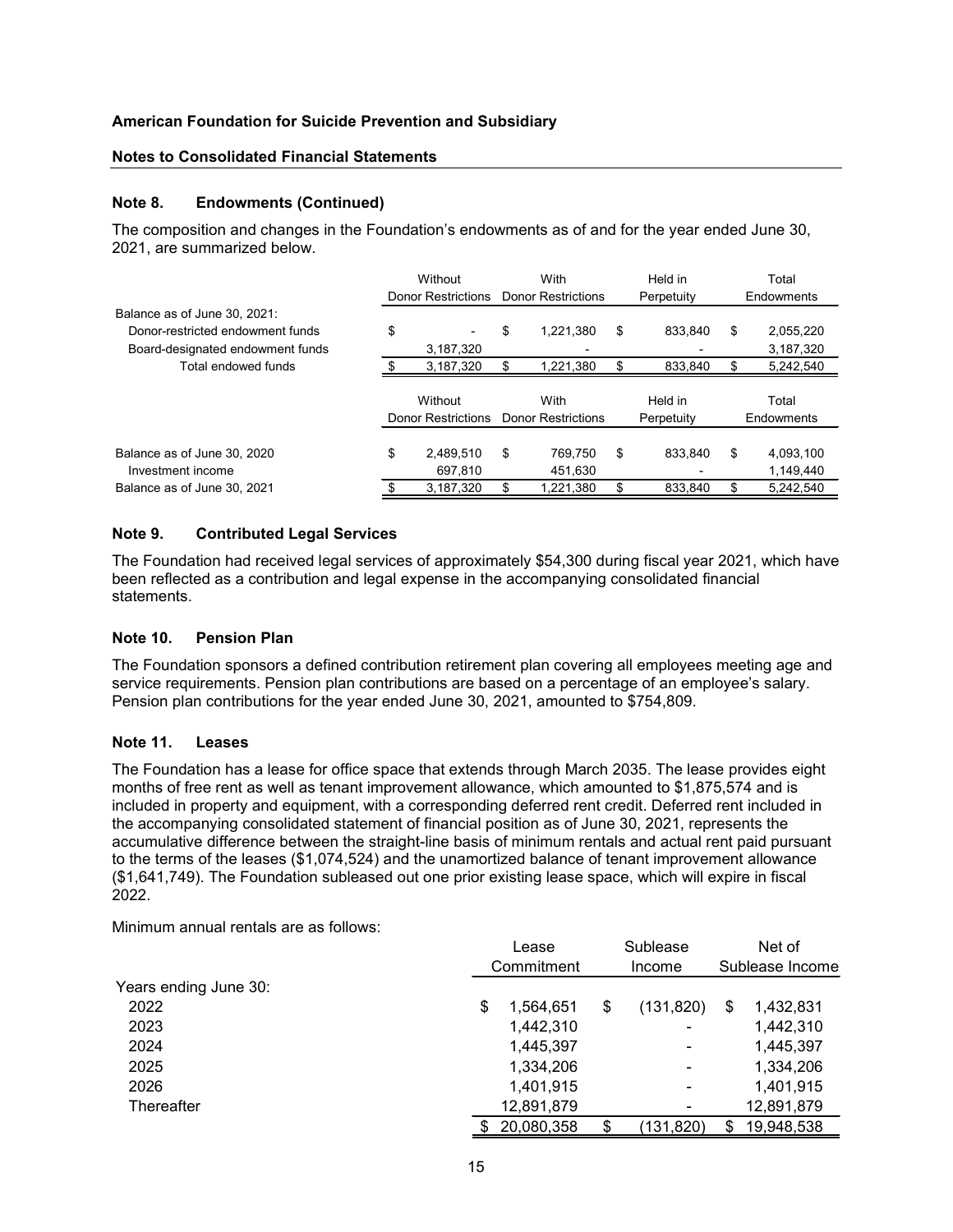#### **Notes to Consolidated Financial Statements**

#### **Note 11. Leases (Continued)**

Rent expense (excluding rent allocated to events) is recorded on a straight-line basis and was \$1,688,141 for the year ended June 30, 2021.

In connection with the new lease, the Foundation has provided the landlord with a \$639,470 standby letter of credit in lieu of a security deposit. There is another standby letter of credit of \$68,106 in connection with one old lease.

#### **Note 12. Special Events**

The Foundation sponsors certain special events annually, among which, "Out of Darkness" events are 20-mile walks. The purpose of the "Out of Darkness" walks is to raise funds and increase public awareness of the various causes promoted by the Foundation. The Foundation held two "Out of Darkness" walks during fiscal year 2021. In addition, the Foundation has organized smaller scale "Out of Darkness" community walks and campus walks, which take place in various cities around the country. Due to the pandemic, all walks were virtual during fiscal 2021.

The gross revenue and direct expenses of various special events are as follows:

|                                                                            | Revenues                                 | <b>Direct</b><br><b>Expenses</b>       | Net Event<br>Income                       |  |
|----------------------------------------------------------------------------|------------------------------------------|----------------------------------------|-------------------------------------------|--|
| "Out of Darkness" walks<br>Lifesavers' dinner<br>Other fund-raising events | 14,854,466<br>S.<br>423,164<br>3,485,675 | (2,054,001)<br>(118, 339)<br>(165,813) | 12,800,465<br>\$.<br>304,825<br>3,319,862 |  |
|                                                                            | 18,763,305                               | (2,338,153)                            | 16,425,152                                |  |

#### **Note 13. Paycheck Protection Program**

On April 8, 2020, the Foundation was granted a Paycheck Protection Program (PPP) loan from Chase Bank N.A. in the aggregate amount of \$2,272,910 under Division A, Title 1 of Coronavirus, Aid, Relief and Economic Security Act (CARES Act), which was enacted March 27, 2020. Funds from the PPP loan may only be used for payroll costs, costs used to continue group health care benefits, mortgage payments, rent, utilities and interest on other debt obligations incurred during certain period. The CARES act provides that all or a portion of the PPP loan may be forgiven upon request from borrower, if they are used for qualifying expenses as described in the CARES act.

In March 2021, the Foundation received additional funding of \$2,000,000 from the bank under the CARES Act. Similar forgiveness terms apply for the second tranche PPP loan. As of June 30, 2021, the total outstanding balance on the PPP loan was \$4,272,910.

The two PPP loans have terms of two years and five years, respectively. Subsequent to year-end, the Foundation has received full forgiveness of the first tranche of PPP loan for the amount of \$2,272,910. The Foundation intends to apply for forgiveness before the deadline for the second tranche. The loan will be accounted for in accordance with ASC Subtopic 958-605, Not-For-Profit Entities—Revenue Recognition, as a conditional contribution, in-line with FASB guidance for treatment of PPP loans made to nonprofit entities where loan forgiveness is expected. The loan balance is reported as a refundable advance in the consolidated statement of financial position.